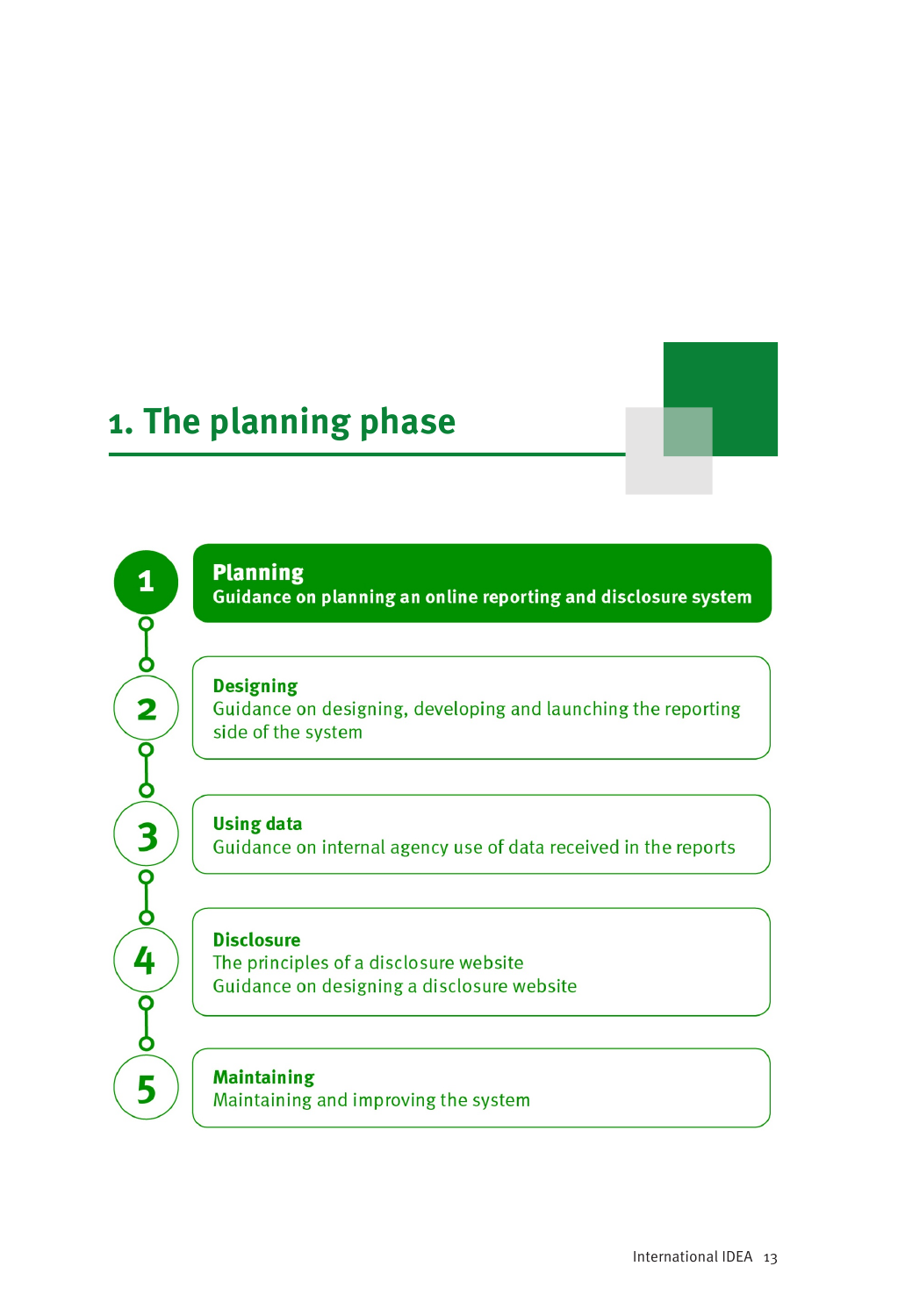# **1.1. Introduction**

The success of any online reporting and disclosure system hinges on the planning process. At this stage, decisions are made that will have a direct bearing on the rest of the project and will be hard or impossible to reverse. It is therefore crucial that the planning process is well thought through and not rushed. It may be tempting to cut corners during the planning phase, but this is almost always a mistake. Time and money spent wisely in planning is a sound investment for the project's success.

# **1.2. Establishing aims and objectives**

It is crucial to identify and agree on the aims and objectives of the new system right from the outset. This is the point of departure and should inform all subsequent stages. The aims represent what the project intends to achieve, while the objectives are how the project will deliver these aims. The primary aim, for example, might be to provide public transparency of political parties' finances, while the overall objective would be to keep transparency at the core of the public disclosure website.

Aims will naturally vary from country to country. Possible aims could include:

- making information public in a more timely fashion;
- providing more accurate and complete information;
- providing searchable data;
- facilitating verification of data by the oversight agency; and
- reducing the administrative burden of reporting for political parties and candidates.

Objectives should also be further broken down to detail how, in this example, transparency will be delivered. Possible objectives might therefore be (a) to publish all donations, loans and election spending data in one searchable website; or (b) to provide the means for regulated organizations to report their complete spending returns online within four weeks of the electoral event.

The established aims and objectives will determine the nature of the final system. A system that aims to reduce the administrative burden for the oversight agency will likely turn out very differently from one that aims for maximum transparency. The former would probably dedicate a greater proportion of resources to developing the back-end administrative side of the system in order to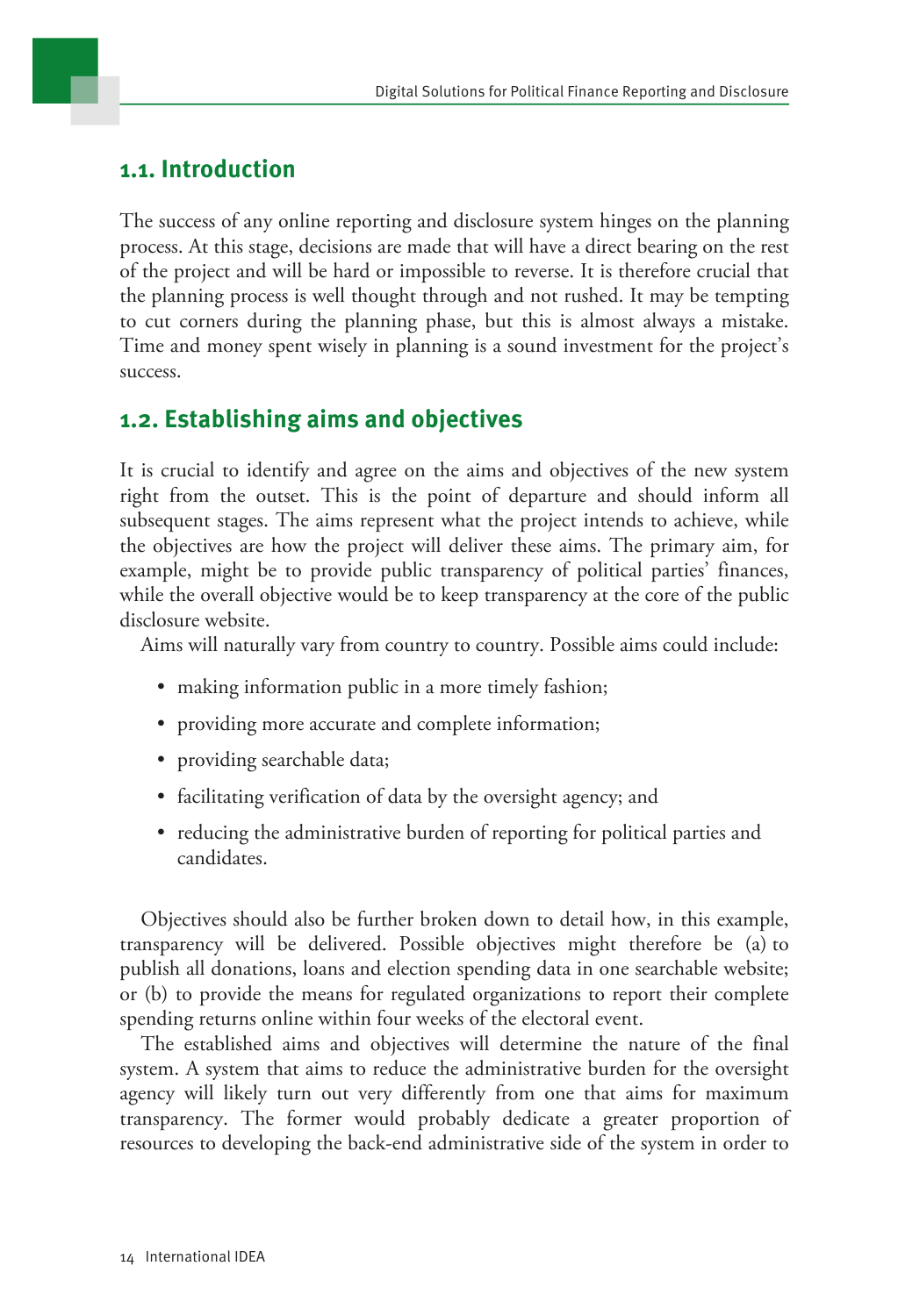

maximize its user friendliness and efficiency for agency staff, while the latter would prioritize the public disclosure website.

It is good practice when writing aims and objectives to be very specific; they will be used as a reference for making decisions throughout the project, so it is important to avoid any ambiguity. When setting aims and objectives, the views and needs of other stakeholders such as political parties and civil society groups should also inform the process. This consultative approach should be adopted for the entire project, including the planning phase.

# **1.3. Planning together with stakeholders**

The success of an online reporting and disclosure system hinges on whether the end users utilize it in the manner (and to the extent) intended. To maximize the chances of appropriate use, it is highly recommended to engage with, and listen to, stakeholders throughout the *entire* process, including in the planning phase. Too often, transparency rules are foisted on political parties, for example, with little consultation with or input from them. Such an approach ignores both the expertise and needs of political parties and others. A successful consultation process during the planning stage, however, increases the odds that the project's implementation will be successful.

# **Identifying users**

In order to accommodate users' needs, it is necessary to know who is going to use the system, including secondary or unanticipated users. It is helpful to map out all user groups and how they will use the system. Indicative questions to assist in this exercise could include:

- Who will have the ability to create a user profile and log on to the reporting portal?
- Who will be able to file reports?
- Will there be other users of the reporting portal beyond those who file reports?
- Who is expected to use the disclosure website?

## **Establishing the needs of users**

Users' needs and preferences should be established at the outset, and inform the design phase. In other words, the system should be built around the user. This is, after all, a digital service that the oversight agency is providing. If use of the system is to be voluntary, it is even more critical to meet the needs of those filing reports. If not, they will simply elect not to file electronically.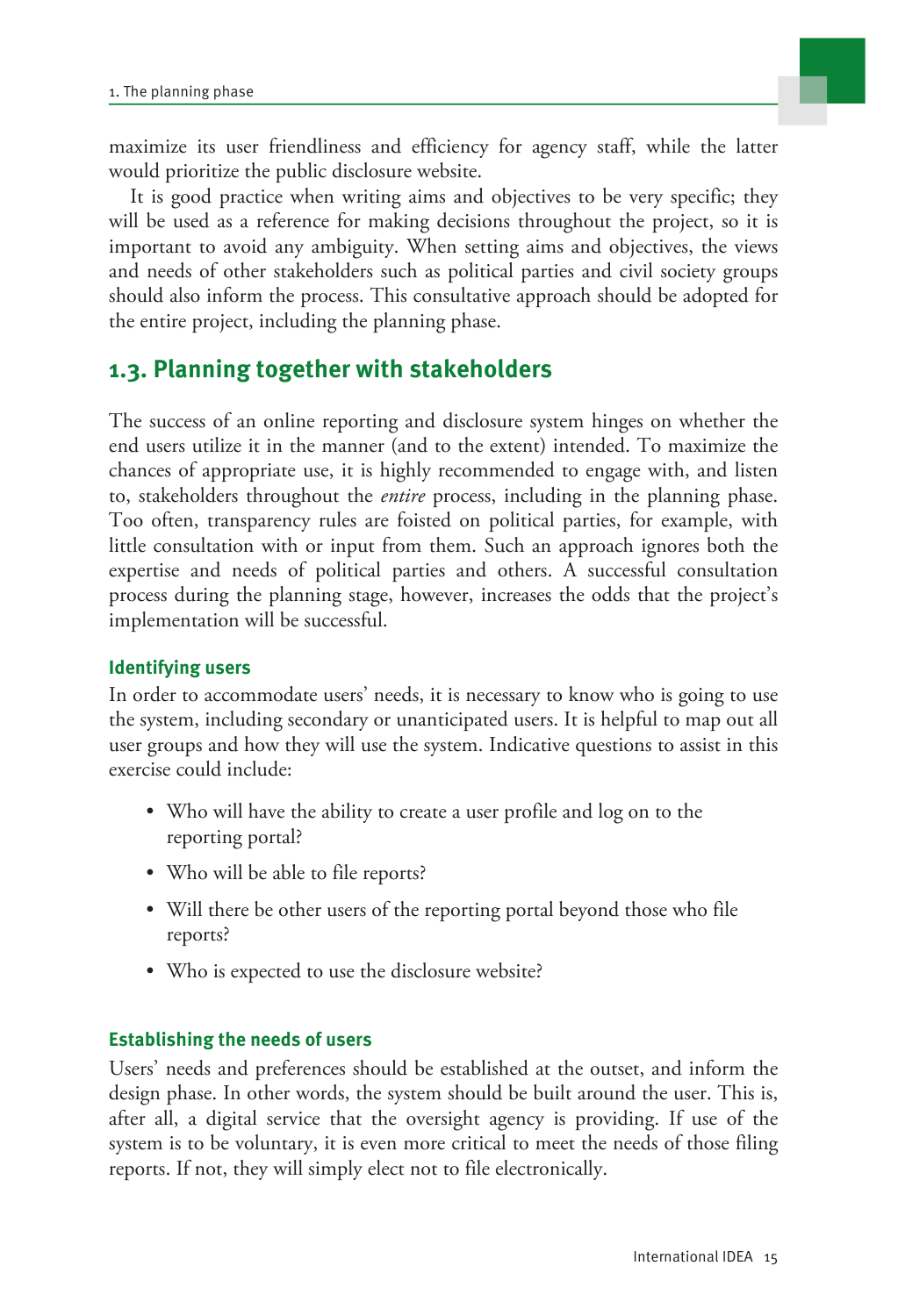Identifying user needs requires asking (not assuming) what people need from the service (e.g. by holding focus groups). Meeting with political party treasurers, for example, would inform the design team about which features and functions would make an online reporting portal appealing to them. In Estonia, the oversight agency consulted political party leaders and treasurers before developing its reporting system. In Sweden, political parties were invited to give their input to the design of the electronic forms that they would be using in the future. Similarly, the online reporting portal Cuentas Claras in Colombia received parties' input throughout the design and development processes.

It is also good practice to ascertain the needs of users of the public disclosure website early on in the process. Meeting with watchdog groups, academics and media representatives during the planning stage will give an oversight agency a better idea of what these stakeholders want and expect from a disclosure website. If this is not done, there is a risk that they will reject the system and it will be too late to do anything about it. A useful way to establish user needs is by creating user stories—descriptions of what end users do, or need to do, in order to carry out particular functions. Box 1.1 offers examples of how to formulate user stories, while Annex D provides some illustrative user stories for online reporting.

Once you have compiled a list of user stories stating the different tasks that users want to be able to perform, you then need to consider which tasks are feasible to include in the new system (see section 1.5 for more on conducting a feasibility assessment).

#### **Box 1.1. Writing user stories**

User needs are usually written in the following format:

As a … [who is the user?] I need/want/expect to … [what does the user want to do?] So that … [why does the user want to do this?]

If it's helpful, you can add:

When ... [what triggers the user's need?] Because … [is the user constrained by any circumstances?]

*Source*: UK.Gov Service Design Manual, Identifying User Needs, <https://www.gov.uk/servicemanual/user-research/start-by-learning-user-needs#identifying-user-needs>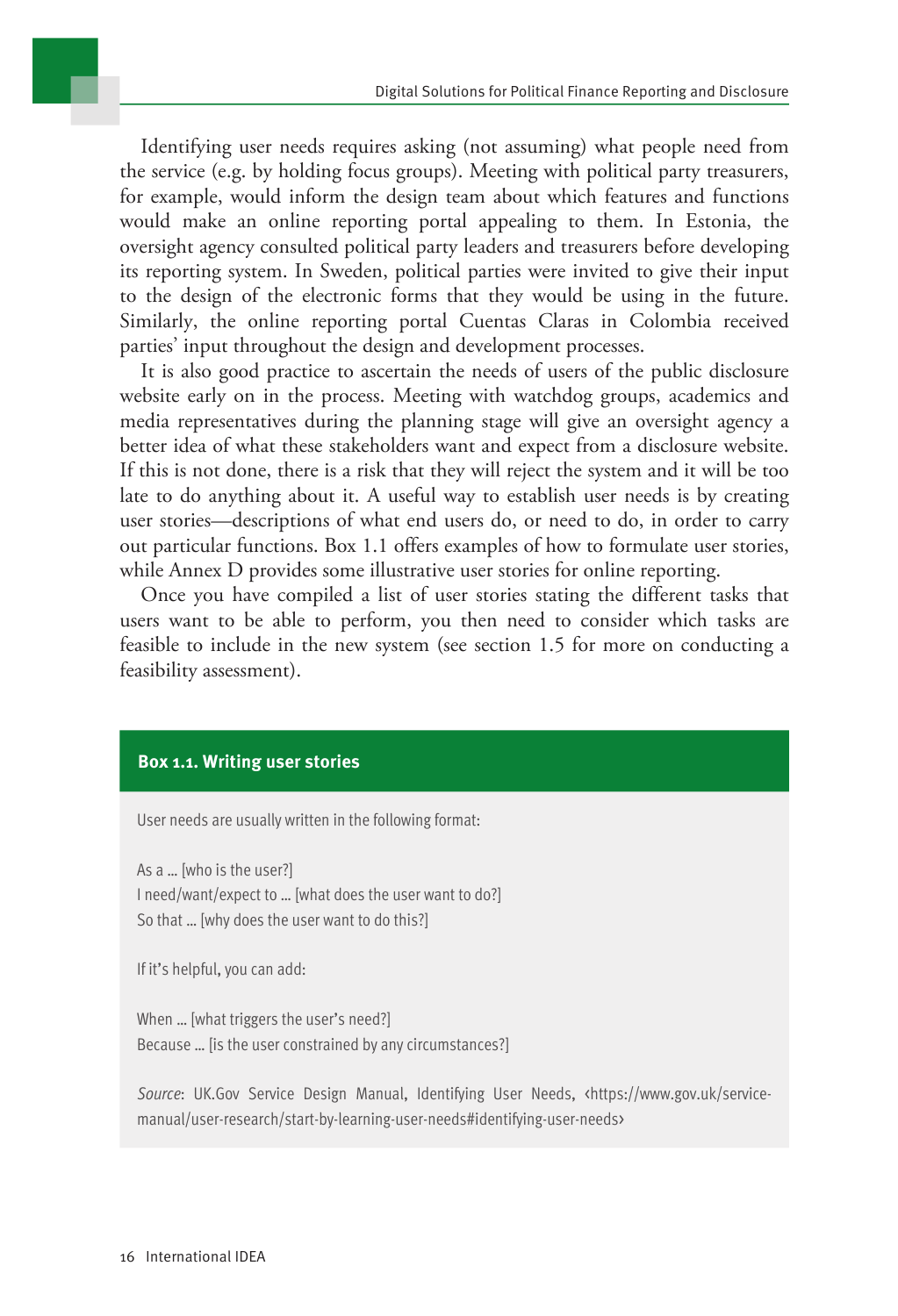

If it is not possible to accommodate all of the tasks expressed in the user stories, you will have to choose which features and functions to include and which to omit. All essential features must of course be included, and you should not lose sight of the system's key objectives. Difficult decisions will inevitably need to be made on a limited budget and you should avoid promoting non-essential system functions at the expense of the key objectives (see Box 1.2). When soliciting users' feedback, it is therefore important to manage their expectations and explain that their feedback will, in general, be used where it complements the key objectives. Of course, if there are large discrepancies between the identified needs of users and the key objectives, then the latter may need to be re-evaluated.

Users' needs can also be ascertained from previous evaluations of political party financial reporting or frequently asked questions received from users via the phone or website. Talking to other staff in the oversight agency who have previously dealt with users may also be useful. Any second-hand information about users, however, should be validated by the users themselves.

# **1.4. Conceptualizing the reporting system**

Before beginning any design process, you should be clear about your vision for the planned system. What type of system will it be? What functions will it include? In other words, it is important to understand the type of system before it is built. Broadly speaking, there are two kinds of online reporting systems: webbased and software-based systems.

## **Box 1.2. Allocating a limited budget: lessons from the United Kingdom**

When the UK Electoral Commission redeveloped its disclosure site, the views of as many users as possible were sought. As a result, a near-comprehensive list of user stories was drawn up and costed. Since the cost of producing a system that accommodated all of these would have exceeded the allocated budget, the project team prioritized the user stories that referred to the project aims. For example, some users requested a form of instant messenger to allow them to talk directly to other colleagues and Commission staff. However, the cost of implementing this feature could never be justified against the system's stated objectives. Other stories, such as options to instantly share search results via social media, were not included in the original design but only because of their relative priority. These options are retained on the issues log to consider including in a future development.

With a web-based system, the user logs in via a website and enters and submits the data via a user interface. To use a software-based system, the user downloads a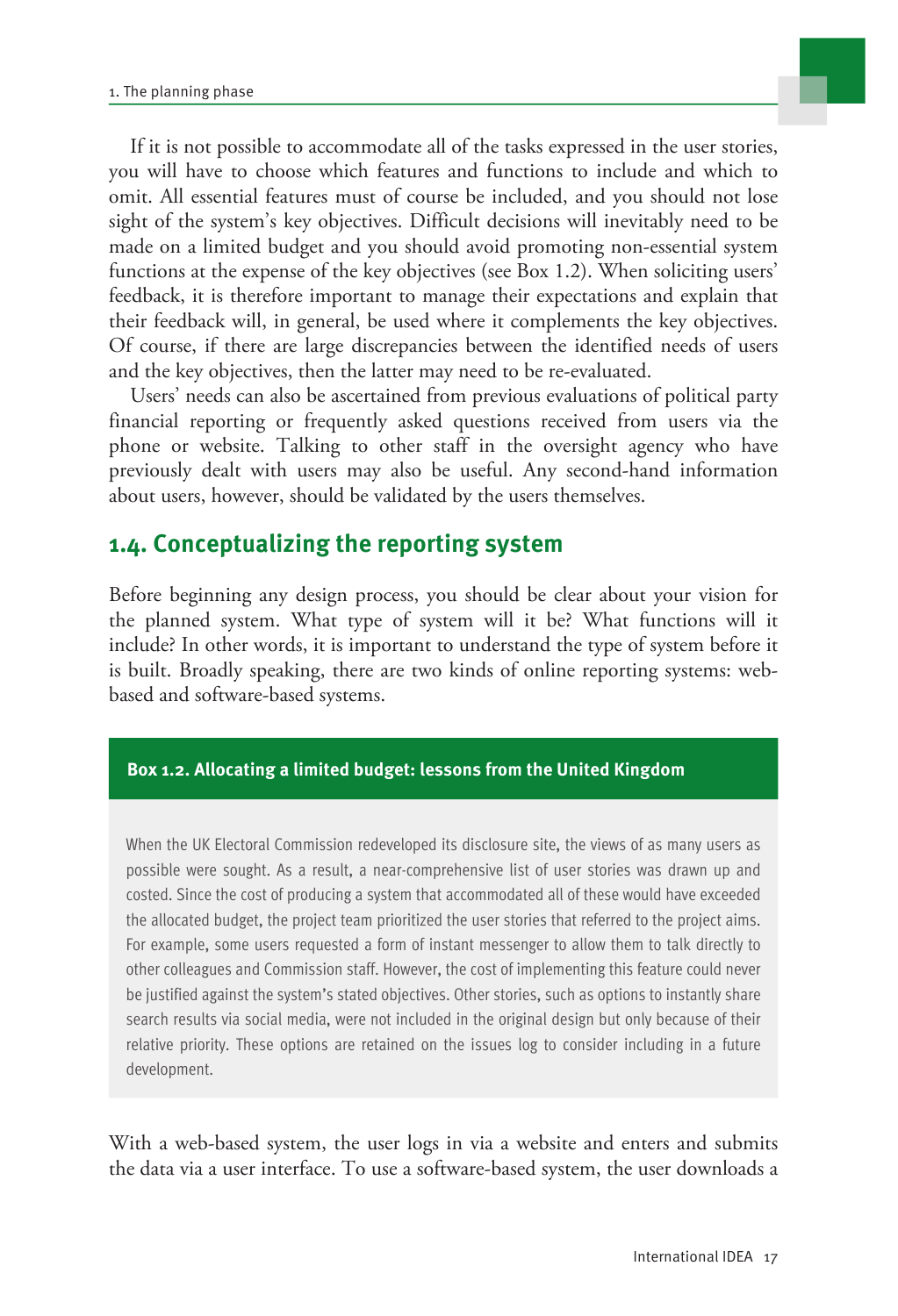programme onto their desktop and enters the data offline before submitting it online to the agency's server. In both types of system, the data are fed into a CMS and published on the oversight agency's public website. See Annex A for an overview of web- and software-based reporting and disclosure systems around the world.

One of the first decisions to make in the planning process is therefore what type of system you are going to develop. The choice should be made according to country-specific contexts, the resources available and the agency's objectives. Software-based systems are generally better for countries with poor Internet infrastructure, as once the software is downloaded it can be accessed regardless of connectivity issues. Countries with poor Internet connectivity that choose a webbased system must create a back-up system, such as a minimal application or offline version, that allows users to input or access data when connectivity is poor. Software-based systems are simpler to develop and therefore normally cheaper.

Web-based reporting systems have several advantages. For the user filing reports, an online user account provides a way to submit information, but can also serve as a record of previously submitted financial information, or as a database of donors. Since web-based systems allow for more scope in design, they are normally more intuitive and easier to use. As for security, it is easier to verify and issue secure log-in credentials for a web-based portal than for desktop software. The pros and cons of the two types of reporting system are summarized in Table 1.1.

# **1.5. Conducting a feasibility study**

Once the aims and objectives have been defined and you have an idea of the type of system you want to develop, the next stage is to establish the feasibility of the project. Outcomes of the feasibility study will set the scope and parameters for the system, which need to be set against the established aims and objectives before a decision is made whether to proceed with the design and development stages. If, for example, the aim is to build an online reporting system that local party treasurers will use, but Internet connectivity is notoriously unreliable in some parts of the country, then you will need to rethink your aims.

 It may be the case, of course, that the feasibility study indicates that the conditions are not yet ripe to introduce an online reporting and disclosure system, and a decision is made not to continue with the project. In such scenarios, the oversight agency may be able to take steps to help bring about favourable conditions in the future, but this lies outside the scope of this Guide.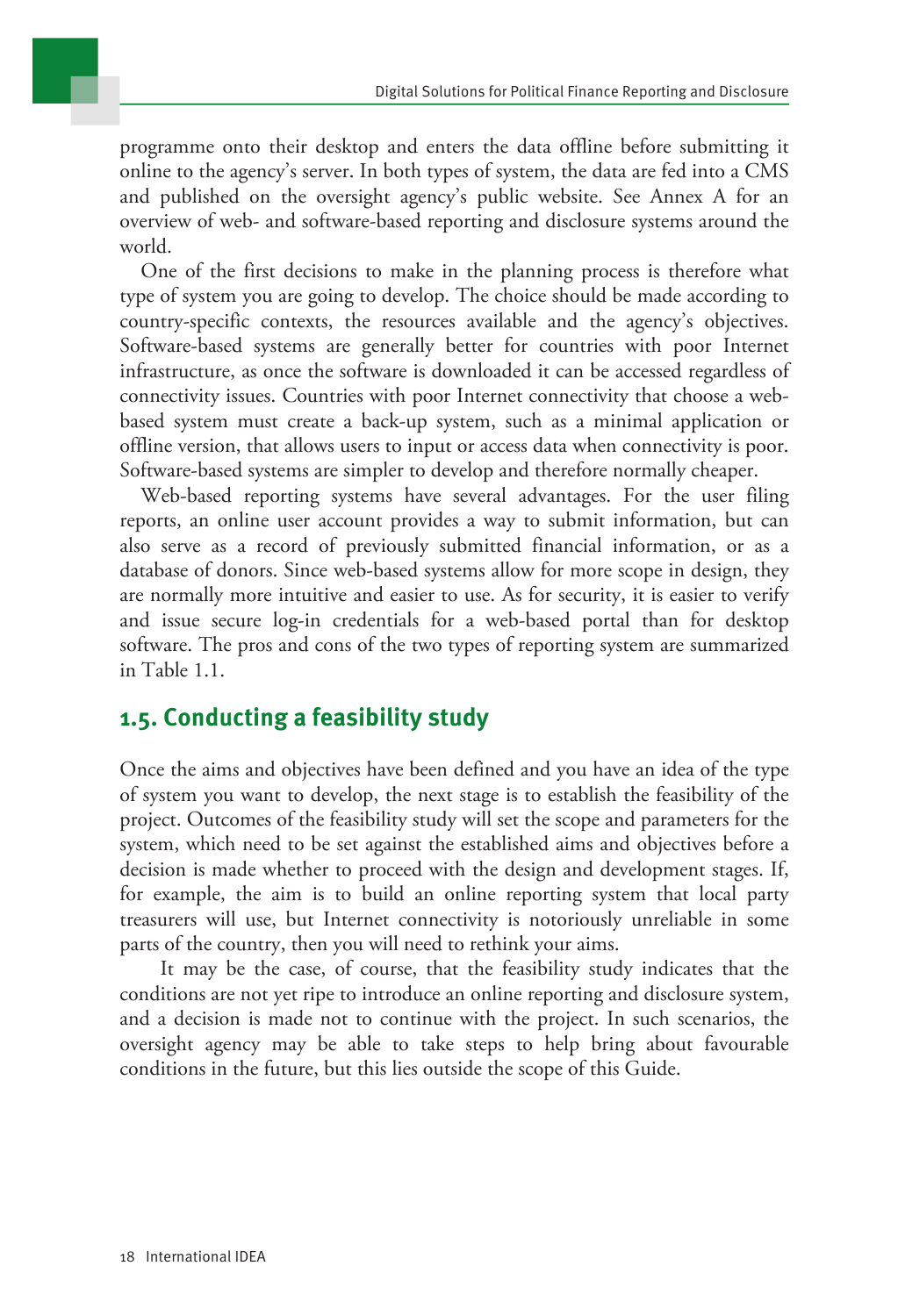| <b>Web-based systems</b>                                                                                                                                      |                                                                                 | Software-based<br>systems                                                  |                                                                                         |
|---------------------------------------------------------------------------------------------------------------------------------------------------------------|---------------------------------------------------------------------------------|----------------------------------------------------------------------------|-----------------------------------------------------------------------------------------|
| Pros                                                                                                                                                          | Cons                                                                            | Pros                                                                       | Cons                                                                                    |
| Provide comprehensive overview<br>of financial data (both past and<br>present)                                                                                | Require stable<br>Internet connection                                           | Offline access (does<br>not require a reliable<br>Internet connection)     | Limited design<br>options and features;<br>not as user friendly as<br>web-based systems |
| User friendly                                                                                                                                                 | More complicated to<br>develop (e.g. user<br>interface, mass<br>upload of data) | Do not require browser<br>compatibility                                    | Demand more from<br>the user: less intuitive                                            |
| User account tied to an individual<br>user at all times; only entitled<br>persons identified via official<br>registers have access to the<br>reporting system | Generally more<br>expensive to<br>develop than<br>software-based<br>systems     | Often simpler and<br>cheaper to develop<br>than web-based<br>systems       | Challenge of ensuring<br>everyone is using the<br>latest version of the<br>software     |
| Web-based filing of official data<br>is increasingly standard in many<br>countries                                                                            | Session can time<br>out, resulting in loss<br>of data                           | Good at handling large<br>amounts of data<br>through local data<br>storage | Difficulty of ensuring<br>only authorized users<br>have access to<br>software           |
| Easier to maintain, as all users<br>utilize one central version                                                                                               |                                                                                 |                                                                            |                                                                                         |
| Facilitate public access to the<br>data in real time                                                                                                          |                                                                                 |                                                                            |                                                                                         |

### **Table 1.1. Pros and cons of web- and software-based reporting systems**

The feasibility assessment can be broken down into several different elements, each of which is considered in turn below (see Figure 1.1). The questions raised here are intended to guide the reader to conduct their own feasibility study, and should not be seen as a blueprint or checklist of prerequisite conditions. Some factors will weigh more heavily in some contexts than others. Users of this Guide are best placed to balance the various considerations raised here to help them decide whether a system of this kind is a feasible undertaking for their country.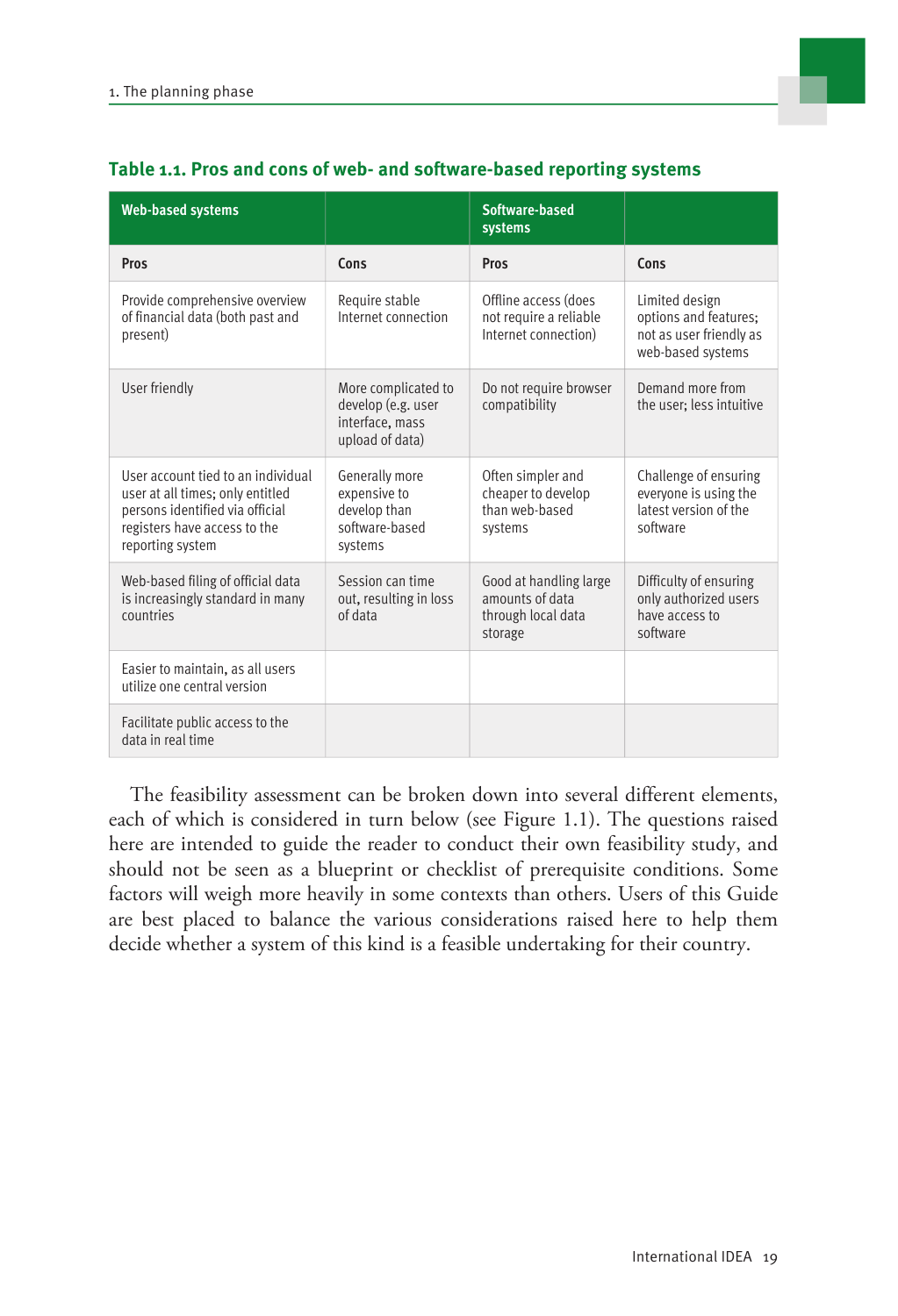

### **Figure 1.1. Overview of a feasibility study**

#### **Context analysis**

Is the country context conducive to an online political finance reporting and disclosure system? This is an important question to consider before deciding whether to proceed, and can be broken down into political and technical contexts.

## Political context

A conducive political environment is a prerequisite for an online system's success. The oversight agency should thus carefully consider the political context before deciding whether or not to build such a system. This includes internal as well as external factors. Some indicative questions include the following:

- Is there enough political will to make this work, both internally and externally? Does the project, for example, have the backing of the highest levels of the oversight agency, or from the government (as well as sufficient political independence so as not to be used in a partial manner)?
- Has there been any recent evidence of illicit political finance practices or scandals that may increase the political will and appetite to introduce this type of system?
- What is the security situation across the country? Are there some actors or areas that would be unable to report due to conflict, or the threat of violence?
- Is there a culture of respecting the reporting requirements? In other words, do political parties/candidates file reports?
- Is the information filed by political parties/candidates reliable, or is inaccurate and false reporting widespread?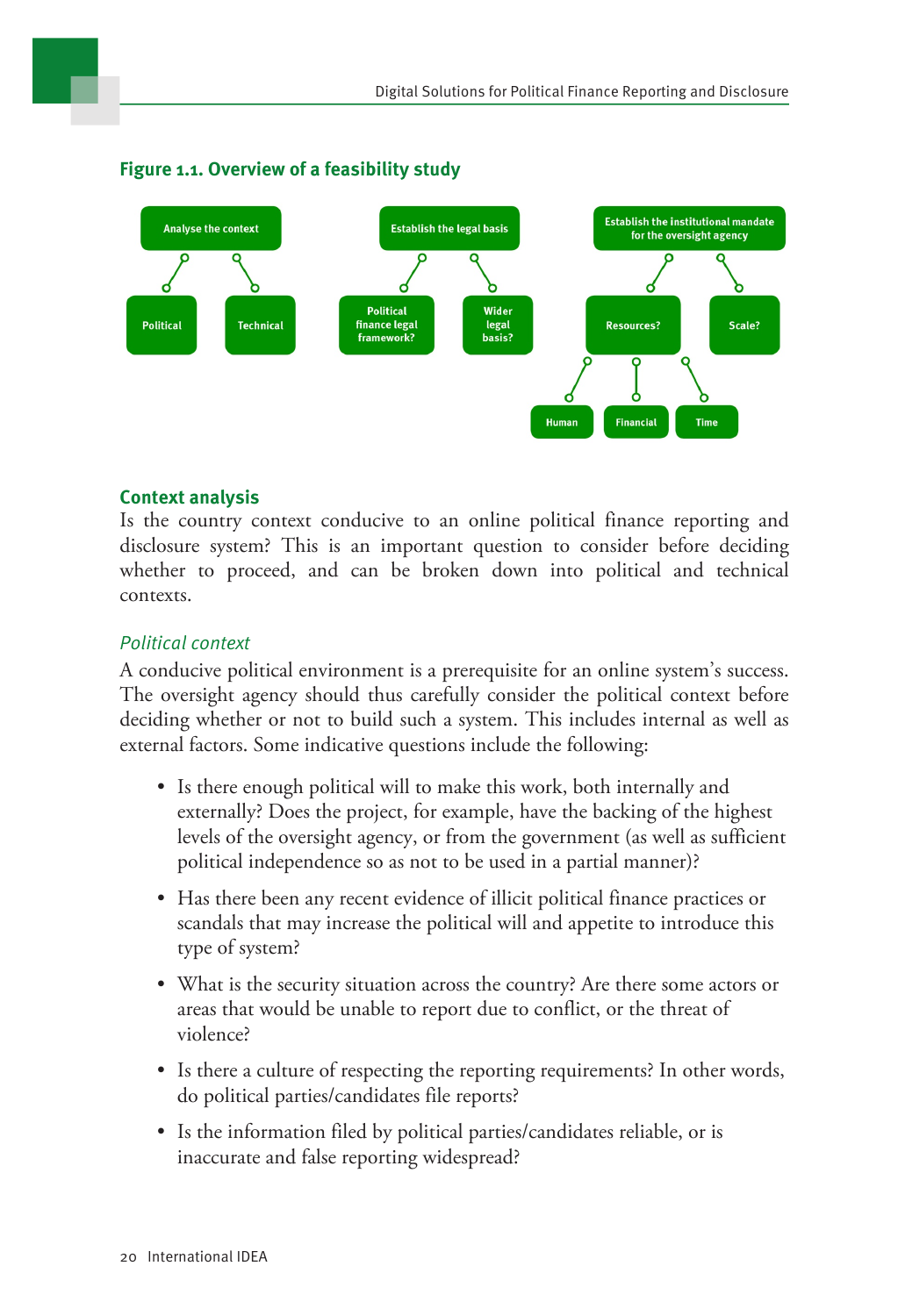

- Does the oversight agency enforce the reporting requirements?
- Does a free and independent media/civil society exist to make use of published political finance data, or would the content of a disclosure website go largely unused?
- Is there a history or culture of monitoring political finance, either by the established authorities or by the media/civil society?
- Is it clear which authority or agency will be responsible for the system's implementation?
- Are political parties sufficiently strong and organized to administratively fulfil their reporting duties?

## Technical context

An online system also requires an enabling technical environment. Indicative questions to raise could include the following:

- Are users (e.g. political parties, civil society organizations) sufficiently computer literate?
- Is there sufficient IT knowledge within the oversight agency?
- Is the Internet sufficiently accessible, fast and reliable?
- Is electricity sufficiently reliable?

Even if the answer to some of these questions is no, it does not necessarily mean that an oversight agency should decide not to build an online system. For example, you may decide that, if political parties do not always file reports or are in the habit of filing inaccurate data, online reporting (and particularly online disclosure) may help solve this problem by increasing the pressure for parties to comply. In other words, public disclosure of what is and what is not reported can help raise public expectations with regard to the transparency of party and campaign financing, and cause parties and candidates to respond to these expectations.

Similarly, even if civil society organizations do not currently monitor political finance, the creation of a user-friendly disclosure website may encourage them to do so. The important thing is to ask these and similar context-specific questions and make an informed decision.

## **Establishing the legal basis**

Before going any further, an oversight agency needs to clearly establish the legal basis for an online reporting and disclosure system as it is envisaged. In many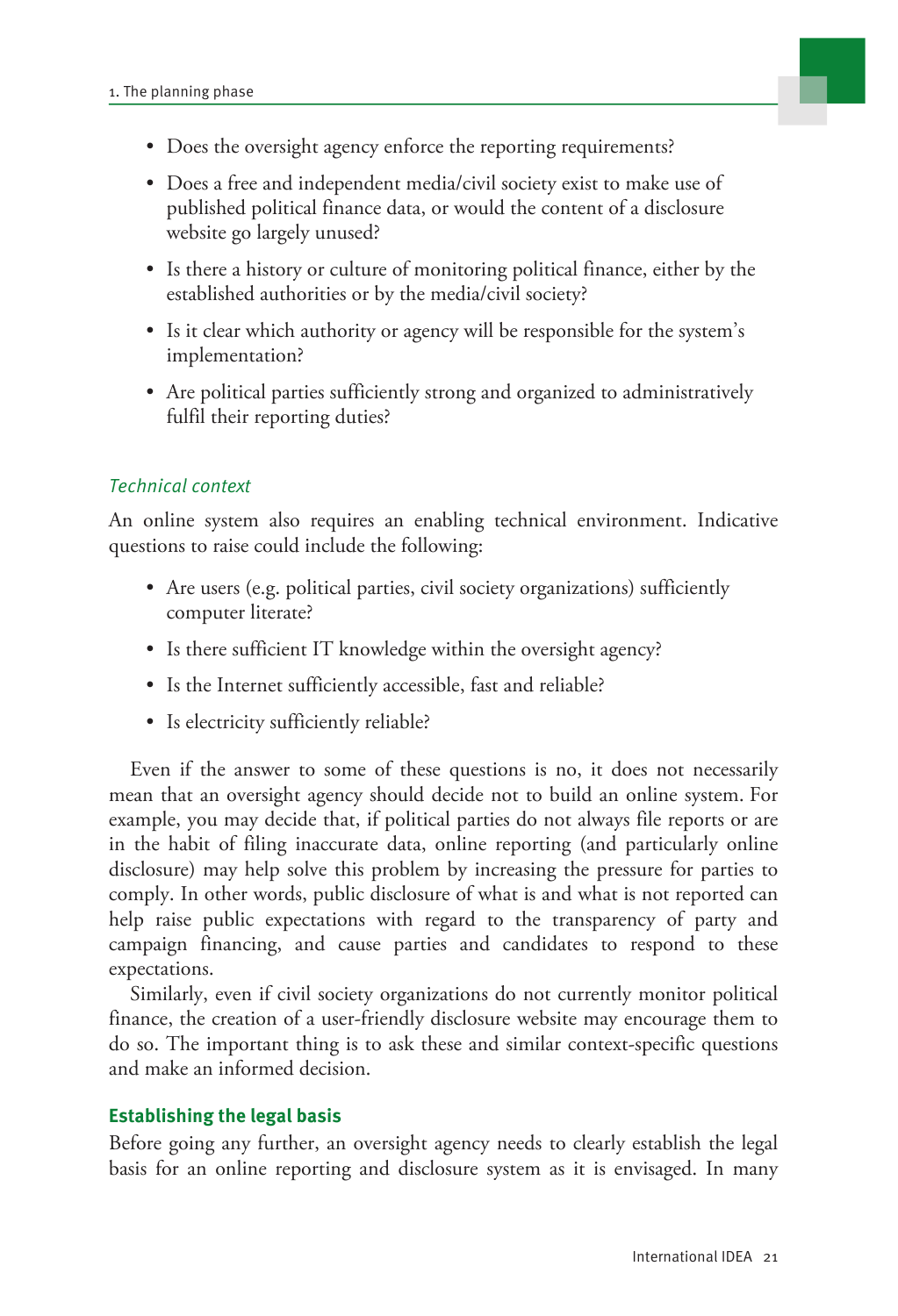countries, the laws and regulations do not explicitly mention the form in which political finance reports should be filed or data disclosed. Although best practice today is for public services to be digital by default, it is important for the oversight agency to ascertain whether any additional legal provisions are required. There may be nothing to prevent the agency from introducing an online reporting and disclosure system.

There are three possible scenarios when establishing the legal basis:

- 1. Yes, the law allows for online reporting and disclosure, and you can proceed to considering other elements of feasibility.
- 2. Yes, if some revisions are made to the system as you envisage it.
- 3. No, the law does not allow for it.

If there is no legal basis, what would need to change to create one? Would changes to regulations be sufficient, or would a change to the law be needed? If the required changes are only regulatory, then this is likely to be a more straightforward process and perhaps within the power of the oversight agency. If revisions to the relevant law are necessary, how likely is it that parliament will pass them?

In some cases, only small changes to the law or regulations may be required. For example, regulations in some countries state that political party financial reports must be made public in national newspapers. Supplementing this with a requirement to publish detailed reports on the oversight agency's website might be the only change required.

In sum, the oversight agency must conduct a legal review of all relevant laws and regulations to clearly establish the legal basis for an online reporting and disclosure system and identify what, if any, legal or regulatory changes are required.

#### Establishing a broader legal mandate

In addition to political finance laws and regulations, the broader legal mandate for introducing a reporting and disclosure system must also be ascertained. What, for example, do freedom of information acts or privacy and data protection laws say about the type of data that can be made public? In Ukraine, the introduction of an online system for individual asset declarations suffered considerable delays when the National Agency on Corruption Prevention was initially denied a data protection certificate by the Special Communications and Information Protection Service due to a lack of essential security features (Bloomberg News 2016).

The legal mandate may be ambiguous. For example, one section of Kenya's 2013 Election Campaign Financing Act states that financial information submitted by parties to the Election Commission cannot be made public unless it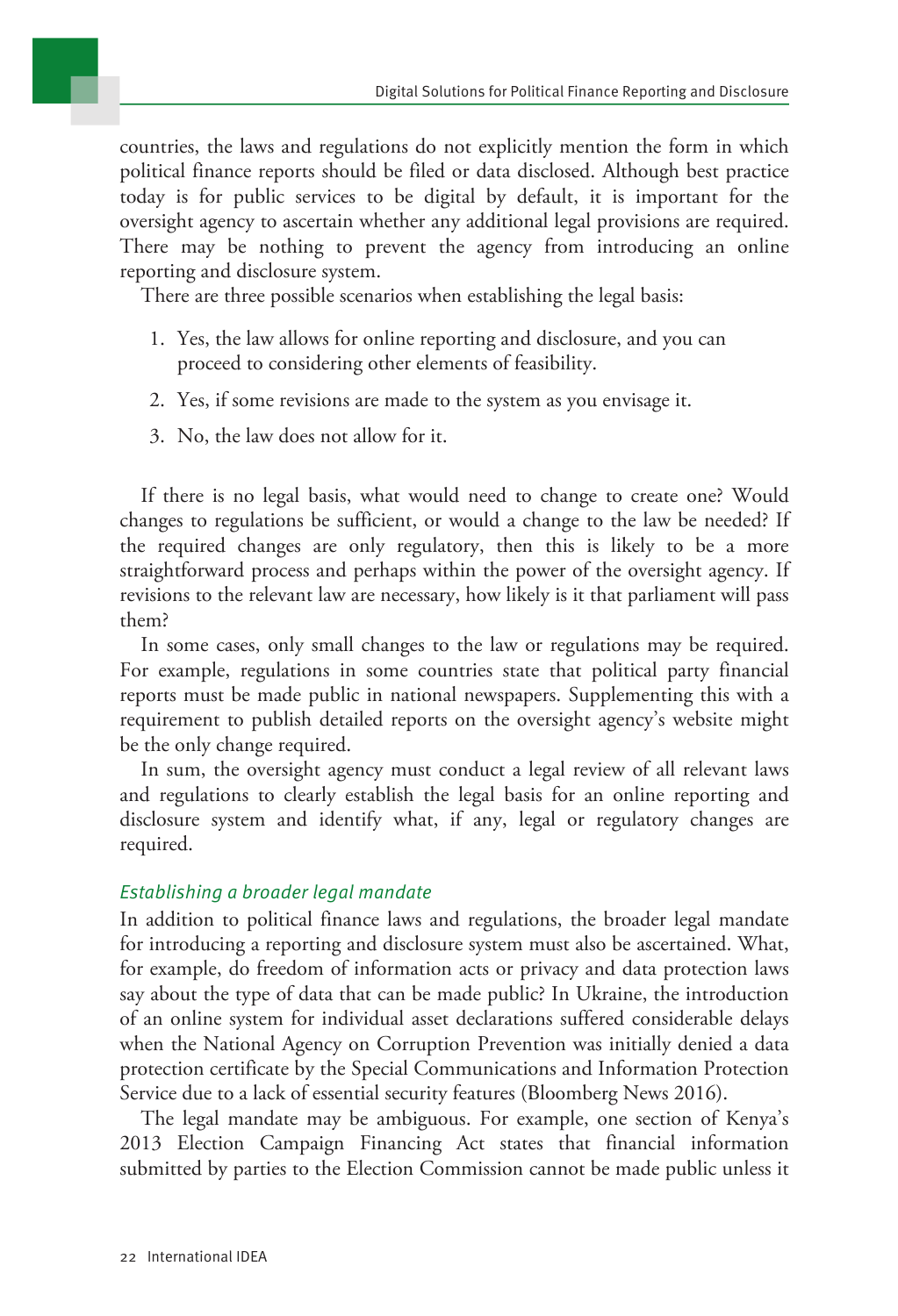is the subject of a complaint or investigation, while another states that financial information will be made available upon request. To make matters more complicated, the Kenyan Constitution contains an article on the right to access information. The implications of these conflicting regulations for online disclosure of political party finances on the Election Commission's website are unclear.

Certain details of online reporting and disclosure may be legally ambiguous. Where does the law stand, for example, on the use of electronic signatures, which are a common feature of online systems when users file political finance reports? In the event of a complaint or investigation, are electronically signed documents admissible in court or judicial proceedings? Legislation in the United Kingdom states that reports must be 'signed' by the treasurer, but it was unclear whether online authorization would fulfil this criterion. After seeking legal advice, the Election Commission went ahead with a digital signature, accompanied by a legal disclaimer. This is just one example of the types of legal issue that may need to be explored.

It is therefore recommended to seek legal advice when establishing the legal basis for an online reporting/disclosure system. Consulting legal experts on these matters may yield more than just clarity on the existing law. By opening up a dialogue, it might pave the way for more collaborative efforts between the agency and government lawyers and help bring about legal changes that facilitate the introduction of the reporting and disclosure system. This proved to be the case in the UK when the service delivery team working on online voter registration opened up a line of communication with electoral legal experts (Herlihy 2014).

Even after good legal advice has been sought to provide the legal basis for the project, issues are likely to emerge during the development phase. To ensure these legal issues are picked up and resolved in a timely manner, consider including a dedicated legal expert on the project team. At the very least, ensure that provision is made for this crucial resource during the planning phase.

#### Transparency versus privacy

When evaluating the legal mandate, the competing principles of transparency and privacy may need to be balanced. Although the guiding principle should be for an oversight agency to publish all relevant party/candidate financial information it receives, some legislation may supersede these aims, notably where an individual's private data are involved. It is imperative to establish, or at least gauge, early on where legal opinion stands on this debate. For example, do previous court rulings indicate the limits of political finance disclosure?

Where the law allows the oversight agency to collect certain data but only use it for internal purposes, this data must be identified early in the design process, and the system must be built in such a way that it is stored securely and compartmentalized from the rest of the disclosure side.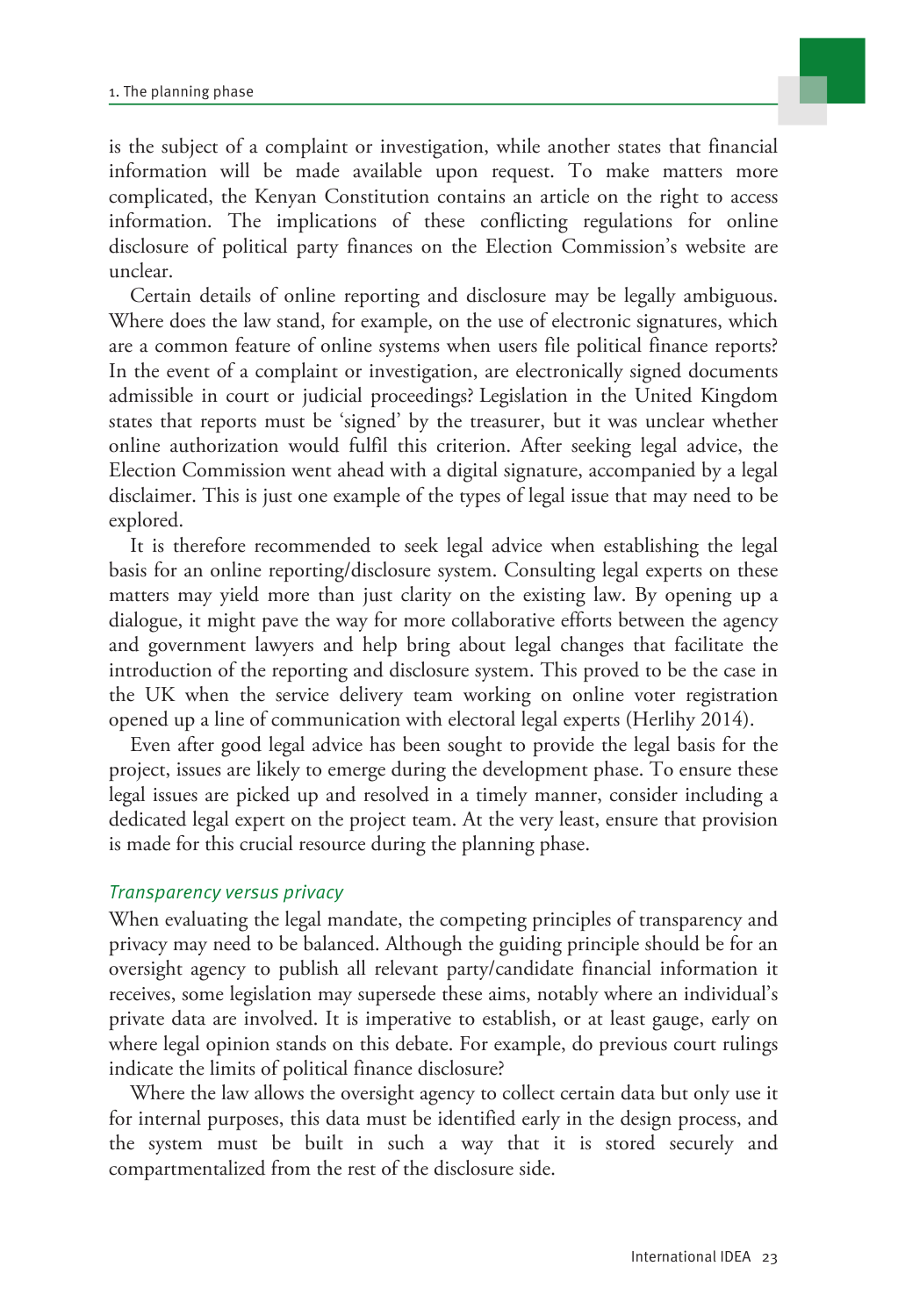In Estonia, for example, although the oversight agency requests donors' personal identification numbers, this information is withheld from the public disclosure site in the interest of personal privacy. Other details are published as required by law: name, date of birth, donation amount and date. Similarly, in Sweden the data protection law does not allow the oversight agency to publish the names or addresses of donors, even though the agency receives this data.

Many countries favour privacy for small donations, which are not seen to have the potential to unduly influence politics. In these cases, the identities of donors who contribute below a certain amount are withheld, while the names of large donors are made public. Political parties and candidates may still be obliged to report all donations, however, which means that the system must be calibrated to only publish the details of donations above the legal threshold.

Other countries publish all data they receive. In Norway, the Political Party Act supersedes the legal protection of personal privacy, thus all data collected according to the act, including the municipality of residence of private donors, are to be published. In the United States, the Federal Election Commission (FEC) collects a significant amount of personal information and publishes everything, including the name, address, occupation and employer of a donor. Exemptions to this high degree of transparency are only made in the event that a court order is granted. This has been the case for the Communist Party and other far-left parties in the USA, with the justification that public disclosure of their donors would put these donors at risk of harassment or violent reprisals. Likewise in Australia, all collected personal data (name, address, contact details) are published unless there is a legitimate reason, such as fear of retribution. This is also the rationale for allowing anonymous donations in Northern Ireland, a provision that at the time of writing was controversial, given the role that anonymous donations from Northern Ireland played in the Brexit referendum campaign (Duncan et al. 2017).

#### **Establishing an institutional mandate**

Before any online system can be developed, the oversight agency must have the institutional mandate to receive and publish political finance data. In some countries, it is unclear whether this is the case. Different agencies may be responsible for different aspects of political finance oversight and enforcement, which may create some ambiguity regarding their authority to receive and disclose reports electronically. In those cases, for example, where one agency receives the reports and another publishes them, any integrated online platform will require considerable cross-agency collaboration. Any institutional uncertainty should be clarified at this early stage.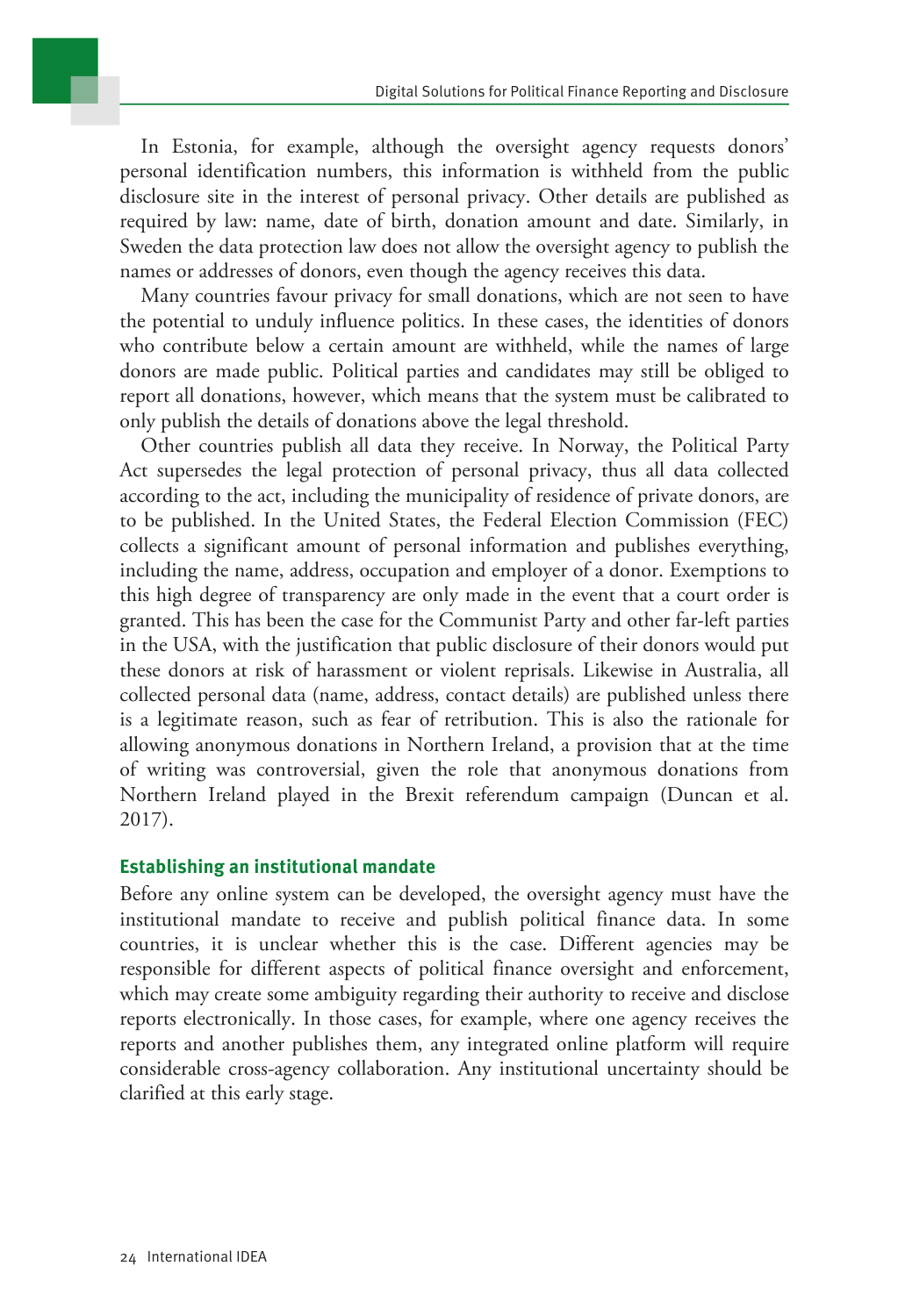#### **Scale Scale Scale Scale Scale**

Is the scale of the envisaged system feasible? It should be built to meet the demands that will be placed upon it, both today and in the future. In this context, one major issue to consider is data storage space (and the associated costs), and whether more data will be reported in the future. If PDF files will be stored in the database, this will greatly increase the required storage space. It is important to bear in mind that because there needs to be an historical record and existing reports will be continually added to, the storage requirements will continually increase. Does the agency have enough space on its servers to meet these needs, or would storing everything on a cloud-based server be a better alternative?

Another issue of scalability is linked to processing the data. The system needs to be able to adequately process all the data it receives. It is recommended not to have a system that uploads reports linearly, whereby each report is processed in turn, as large reports can block and delay the processing of all other reports in the queue, causing a backlog. This is particularly important for real-time disclosure, such as in the USA. The FEC has a workaround solution for this problem known as multi-threading, whereby high-volume reports can be separated and dealt with to one side. In the event that multiple high-volume reports are submitted around the same time, they can be moved to another server to prevent a bottleneck. In practice, this solution is rarely required, as the FEC has significantly upgraded its servers and processors.

#### **Establishing the required resources**

As a bespoke system, an online reporting and disclosure system will typically be the largest IT capital investment a political finance oversight body will undertake. It is also a highly visible part of the organization. Managing the development and ongoing costs without compromising the system's ability to provide transparency or other capabilities is not easy. Before committing to building and running an online reporting and disclosure platform, the responsible agency (or agencies) must ascertain whether the necessary human and financial resources to successfully implement the project are available. Each type of resource is discussed in more detail below.

### Human resources: assembling a design and development team

It is important to assemble a team that can design and develop a system with the right mixture of skills and competencies. The roles and responsibilities of the team members should be clearly articulated from the outset. Ideally, the design and development team should be comprised of staff members from within the agency who have both an IT and a design background, as well as those responsible for implementing reporting and disclosure requirements.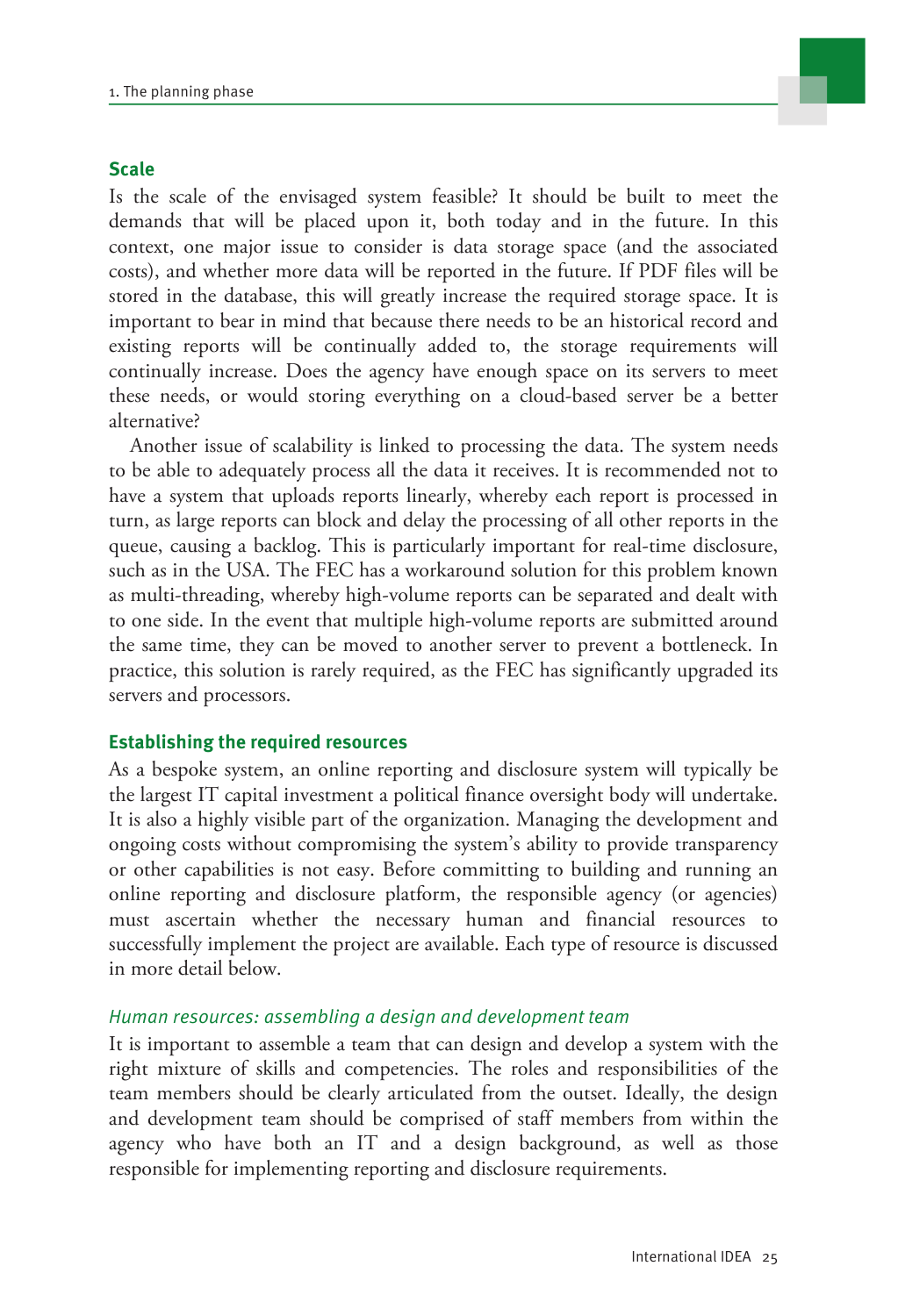

The key roles for the team are likely to include:

- project sponsor (must be senior staff, director or above);
- project leader/manager;
- project coordinator (part-time), to undertake project-specific administrative tasks (e.g. arranging meetings or taking minutes to free up time for the project manager);
- legal expert/focal point;
- IT team leader;
- external IT supplier (if external supplier is used);
- designer, specifically a user experience designer (see Box 2.3); and
- political party liaison(s).

Striking the right balance in the project team is important for building a system that meets both user needs and legal requirements. If the IT development of the system will be outsourced, then the external supplier should also be part of the design and development team. Regular contact between the external IT supplier and the oversight agency is absolutely crucial to building a successful system.

Calculating the human resources required to develop a system can be tricky. Below are a few tips gleaned from other agencies that have already undertaken a project of this type:

- *Be comprehensive*. Include all the human resources required, not just those of the core development team. This would include, for example, nonproject staff and external persons to test the system, as well as legal advisors and other experts. Note that the time staff spend away from their regular work may need to be included in the budget.
- *Be generous in your calculations*. The required staff resources are often underestimated.
- *Build up and retain institutional knowledge*. To the extent possible, knowledge of system design and development should sit with the oversight agency as an institution, and not solely with one or two individuals. This helps make the required human resources more predictable and replaceable. The development of the UK's online system suffered a significant setback with the unexpected loss of the original project manager and, with him, key knowledge fundamental to the project's success. The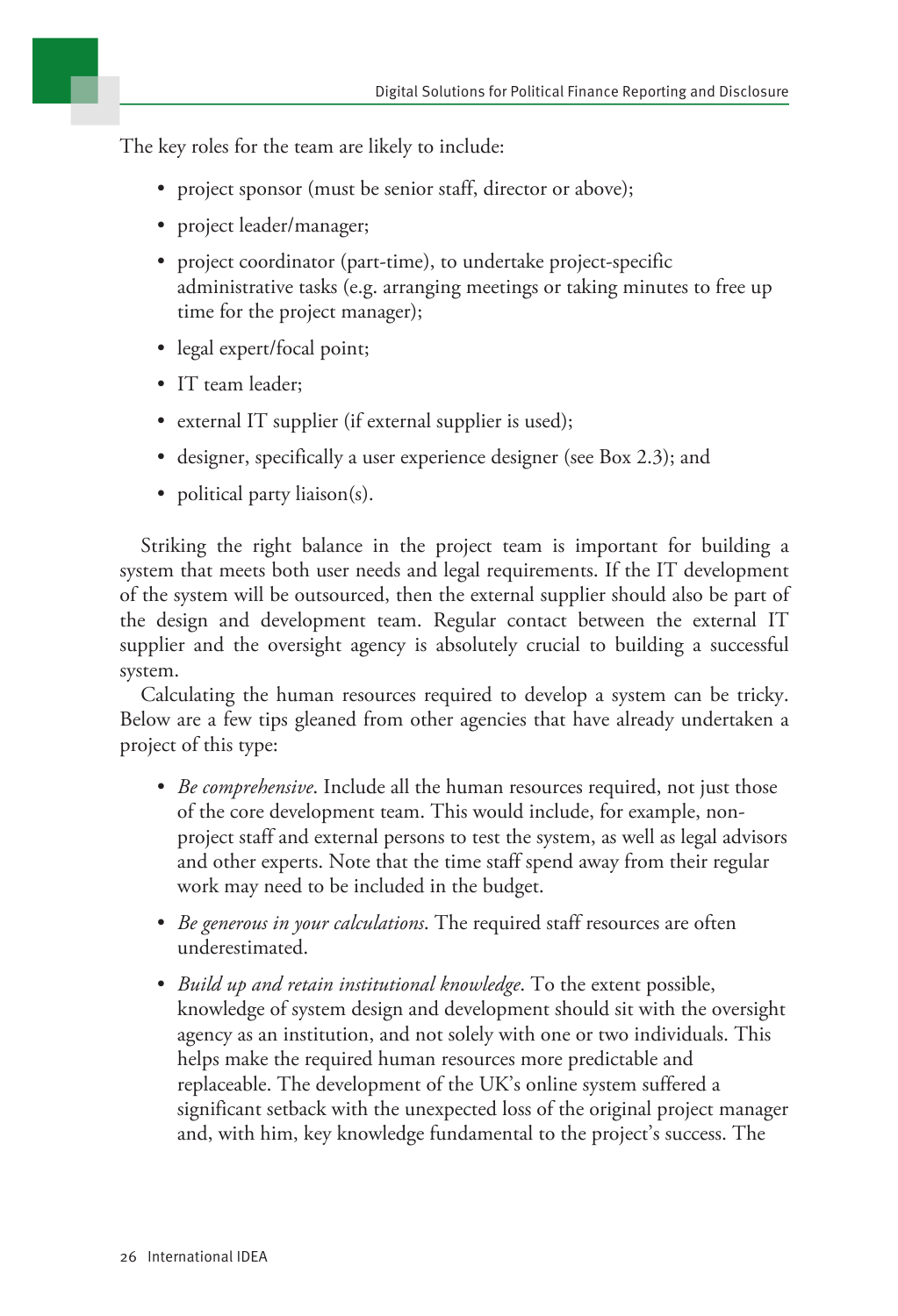

agency was forced to invest additional time and resources to make up for the lost knowledge.

### Financial resources

Knowing the financial cost of the design, development and maintenance of a system is obviously key to the project's feasibility. As detailed and accurate a budget as possible should be drawn up from the outset. The final cost of a system varies greatly from country to country depending on a number of factors, including its scope, complexity, year of development and the cost of staff. Information obtained from multiple countries shows the design and development costs (staff costs not included) has ranged from USD 30,000 to USD 1.5 million.

#### **Box 1.3. The 80/20 rule**

It is easy to spend a disproportionate amount of time resolving a few issues at the expense of the core requirements. Recognize the impact of the 80/20 rule, according to which developing the last 20 per cent of functionality can be as costly as the previous 80 per cent. If necessary, functions can be held back for future developments, workaround solutions found, or in rare cases, the risk of running an incomplete system may be acceptable. The principle should be to invest your financial resources in areas that will help you achieve your key aims and objectives.

Remember that the financial costs do not stop once the system has been launched. There are ongoing costs associated with running, maintaining and upgrading it as well. Points to consider when establishing costs include:

- IT system development costs, including IT consultants' time, which will be a major cost if not developed internally;
- IT running costs, such as data storage and website hosting;
- staff time, given that any system will require attention from agency staff both during the development phase and on a regular basis once launched;
- project management costs, both internal and for the developers;
- staff costs towards improving data quality and quality assurance for data migration;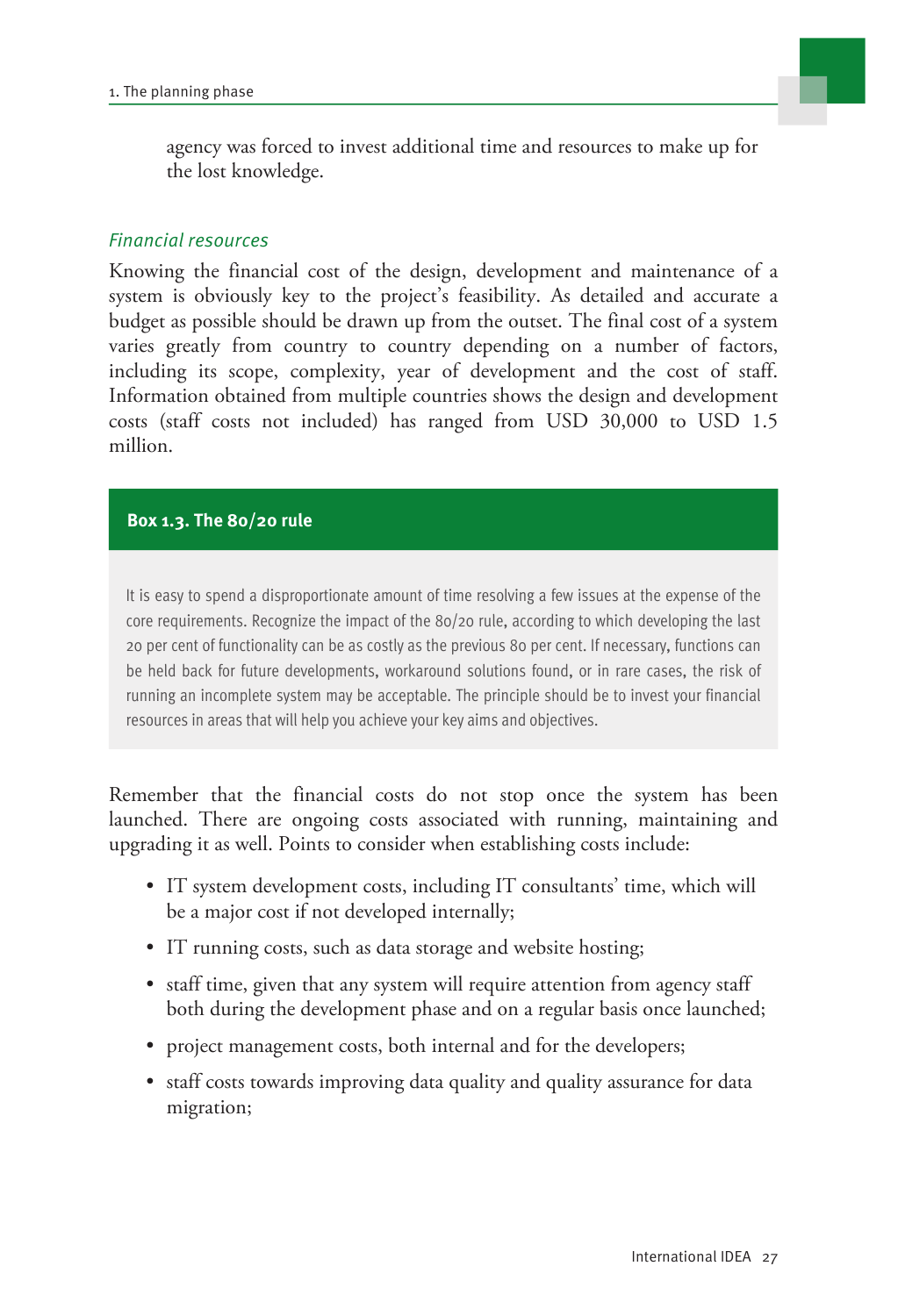

- staff costs towards user training and development of system guidance documents;
- software licencing; and
- hardware purchasing.

## Required time

The amount of time needed to develop a system will also affect its feasibility, and should be estimated as accurately as possible in the planning phase. Staff costs are closely linked to the time required for development, and if the system takes longer than expected to implement, this will likely have significant budgetary implications. If the system needs to be up and running in time for a specific event such as an election, the developmental timeline has an even greater impact on the project's success. The time needed to build a system varies depending on its specifications and scope but, based on international experience, 9–12 months is typical.

# **1.6. A framework for development**

Once you have completed a feasibility study, you need to think about how to implement the project. This is an IT development project like any other. When implementing an online reporting and disclosure system, it is recommended to use the Agile project management model, which ensures that there is close communication between the project team and the IT developers, and that the progress of different components of the system is regularly evaluated. For example, the UK Electoral Commission used the Agile model when building its online reporting system, the Party and Election Finance Database (PEF Online). Key features of the model include:

- splitting the development scope into distinct tasks called user stories;
- assigning each task a priority and an estimated time to complete;
- carrying out the development in short phases (typically two weeks) called 'sprints';
- assigning user stories to sprints by priority;
- reviewing and testing the development at the end of each sprint; and